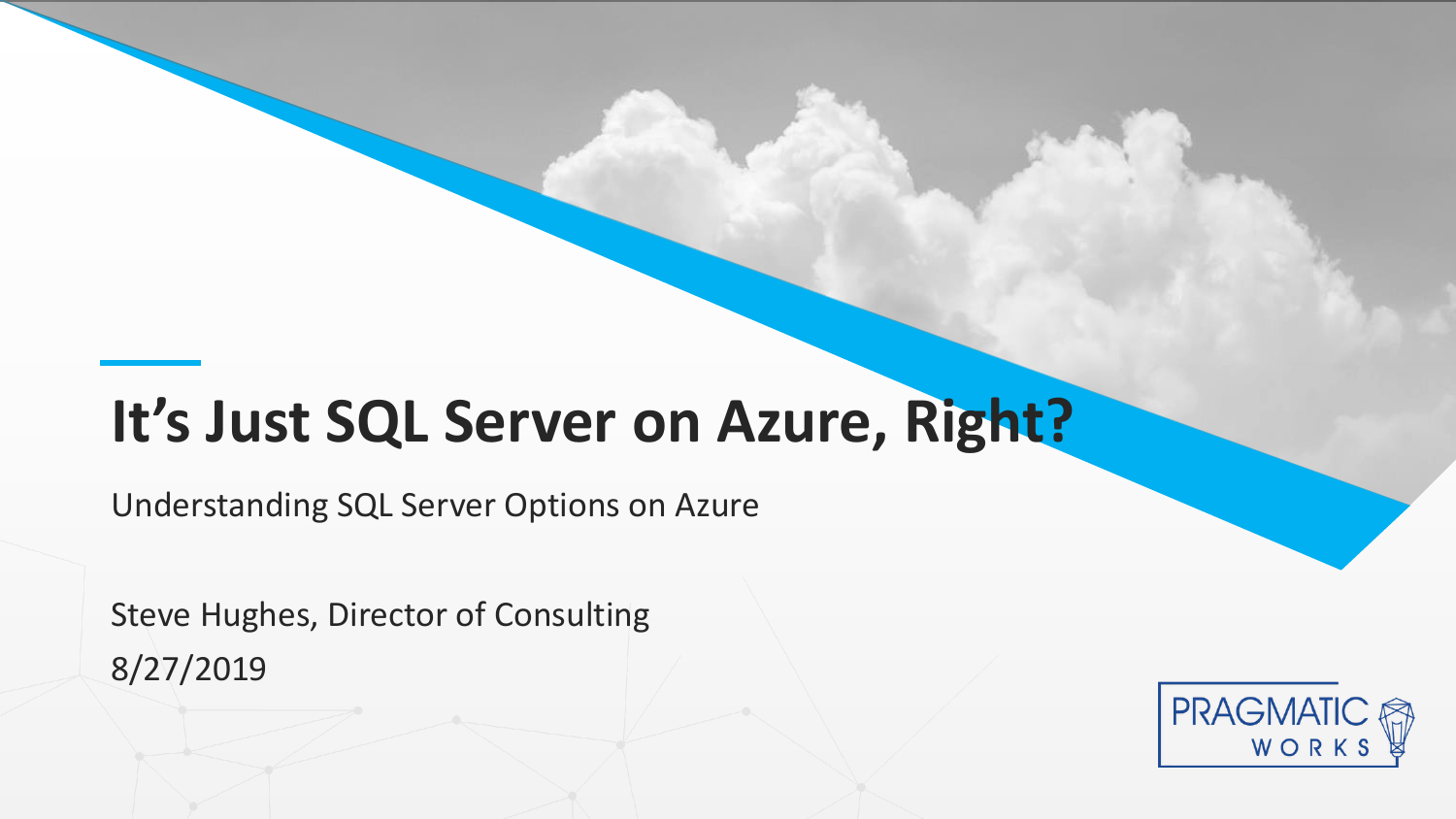### **Moving SQL Server to Azure**

- Moving to Azure changes your model for data
- Moving to Azure will give you more flexibility in the future
- Though<br>• Naw colutions or annlicati • Moving to Azure does not eliminate a DBA's job, it does change it though
- attention to the details • New solutions or applications should be built cloud ready, pay
- Let's check out the options…

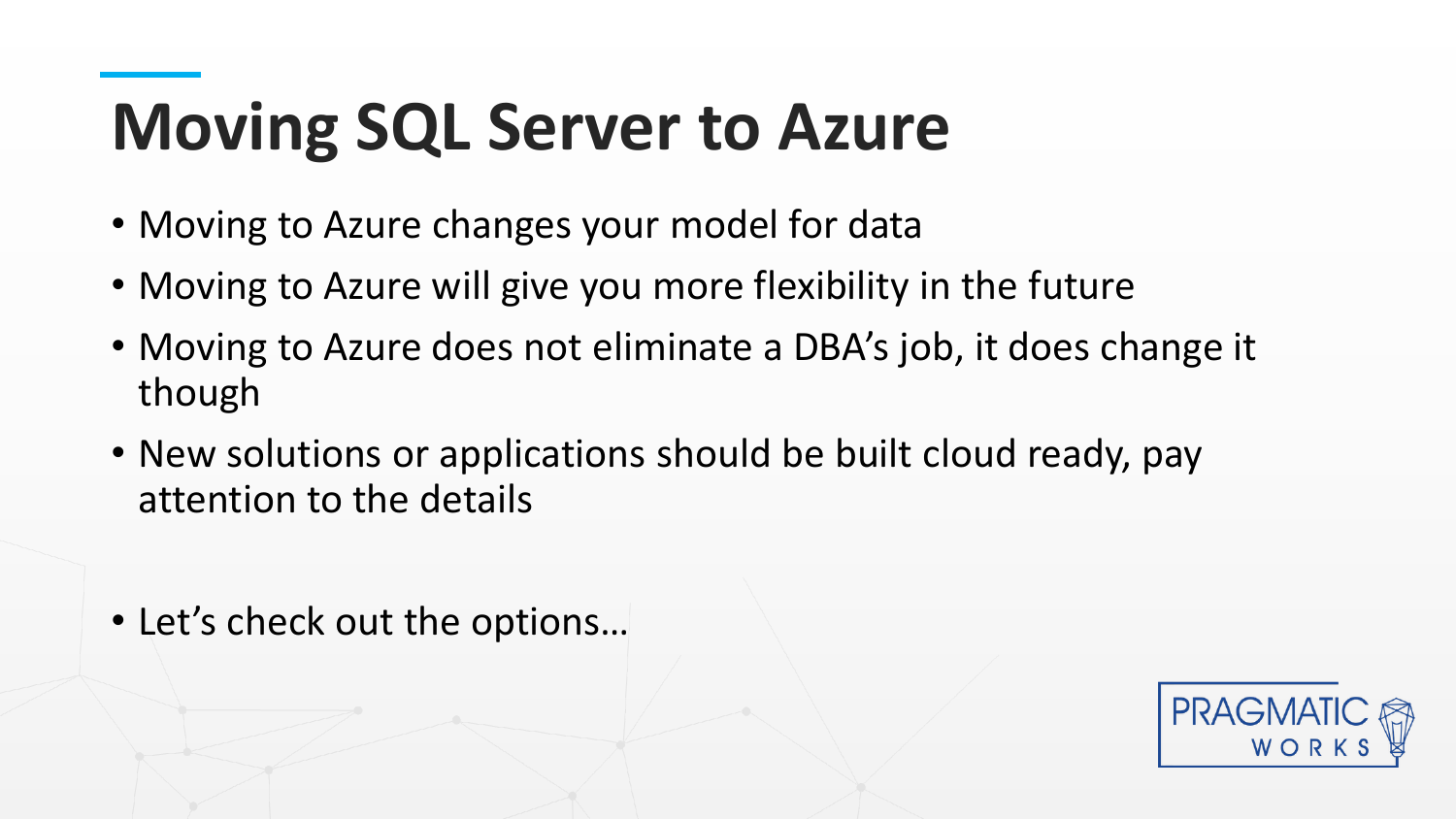### **Azure SQL Server Targets**

Azure SQL Database - Managed Instance

Azure SQL Database –

Single Database SQL Server on Azure VMs



*What about Azure SQL Data Warehouse? What about Azure SQL Database Elastic Pools?*

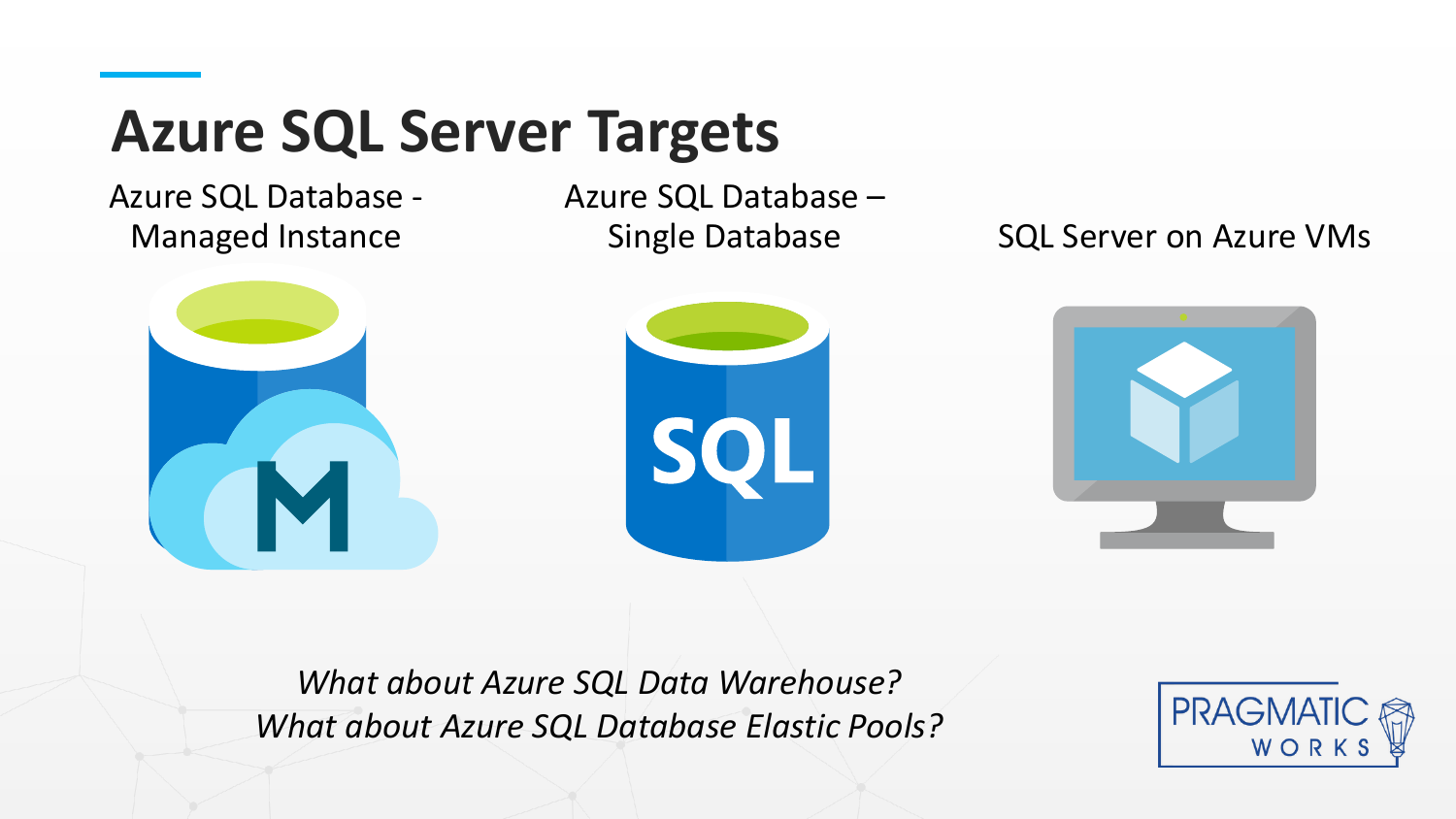### **Top Considerations**

- Operational Ease
- Secure Environment
- Functional Equivalence
- **Migration Options**

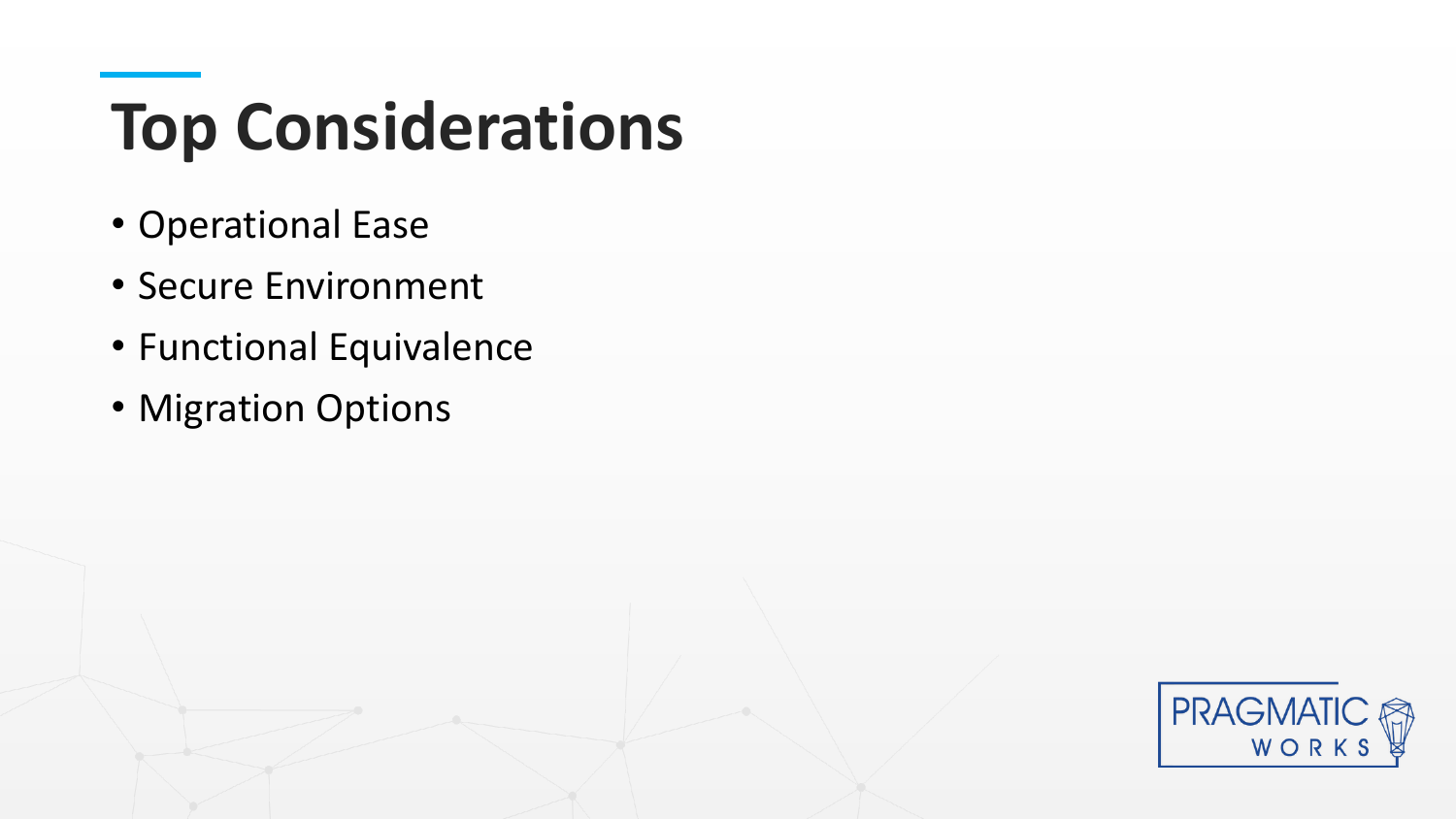### **Operational Ease**

- Patches and Updates applied by Microsoft on PaaS solutions
	- SQL Server on VMs require the customer to manage patches on SQL Server and Windows
	- PaaS solutions are "versionless"
- **Automated backups** • Automated backups
	- At least 7 day recovery period
- Managed Instance can do formal backups
	- VMs must be programmed
- Disaster Recovery
	- PaaS SQL Database solutions can be set up within Azure framework

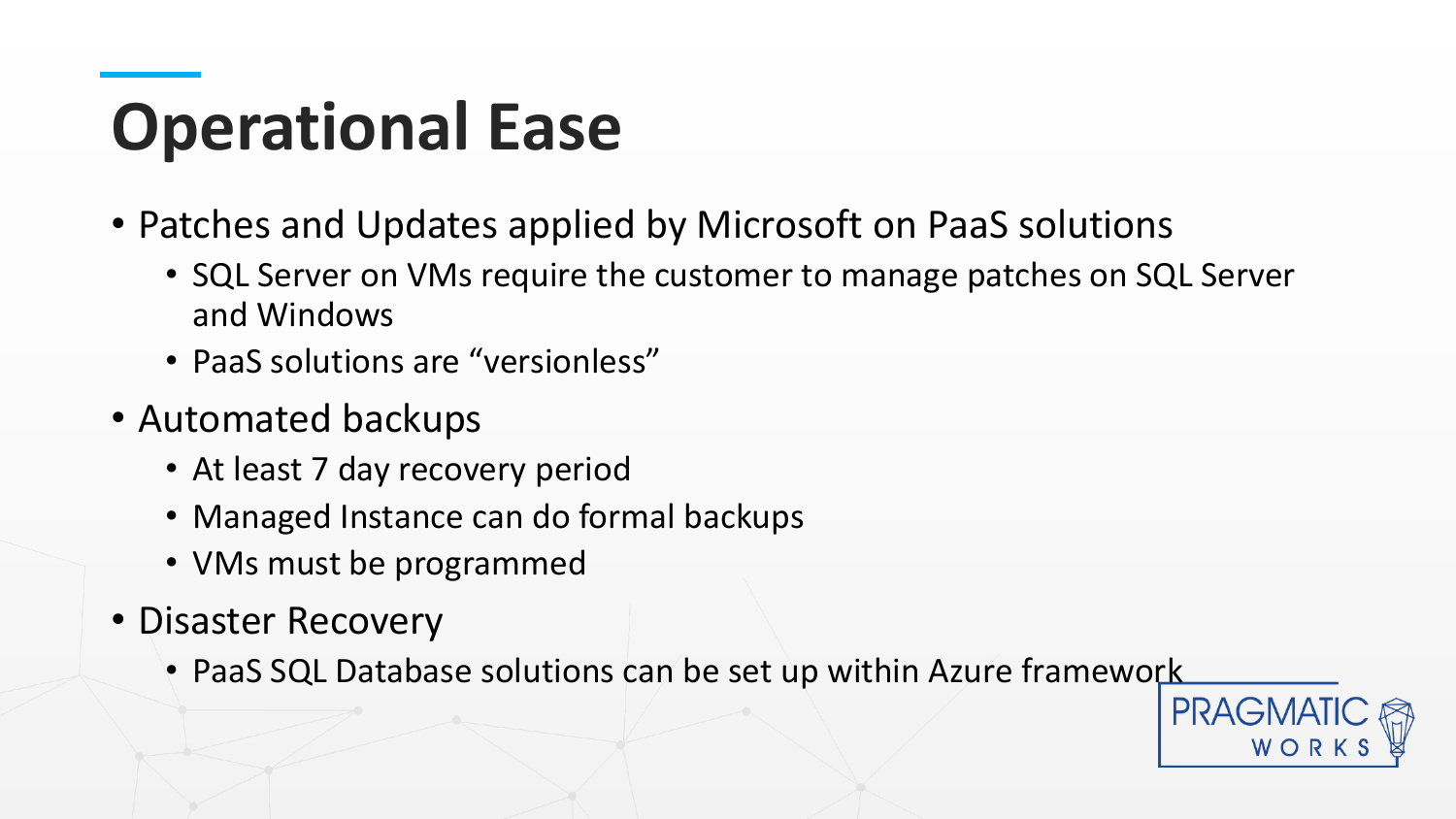### **Secure Environment**

- Compliance
- Azure Active Directory vs SQL Logins vs Active Directory
- PaaS
- **SQL Database Single Database**<br>• Public Endpoint
	- Public Endpoint
- **THE DUCK DUCK OF SUBARUSE** • SQL Database – Managed Instance
	- VNET Secured
- IaaS
	- VMs secured similar to what you have on premises

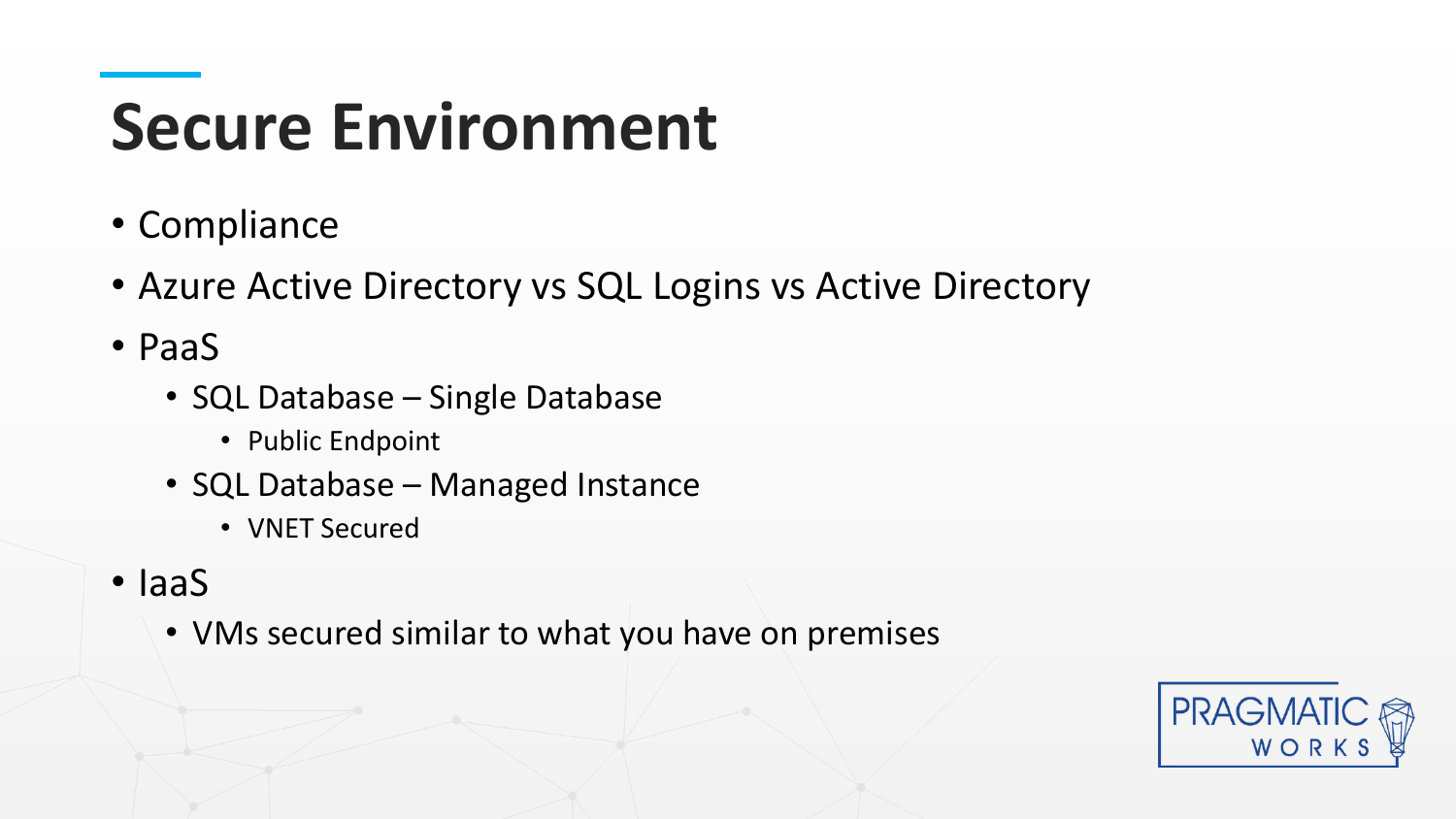### **Functional Equivalence (Key Comparison)**

#### **Single Database**

- Most T-SQL Covered
- Automatic Tuning
- Temporal Tables
- **This is a Header** • Row Level Security
- **High Availability**
- Much more

#### **Managed Instance**

- **BACKUP command**
- Change Data Capture
- CLR (no file system access)
- **Cross database functionality**
- DBMail
- Service Broker (limited)
- **SQL Server Agent**

#### **SQL on VM**

- Everything there
- **FILESTREAM**
- Attach a database
- Extended Stored Procedures
- Polybase

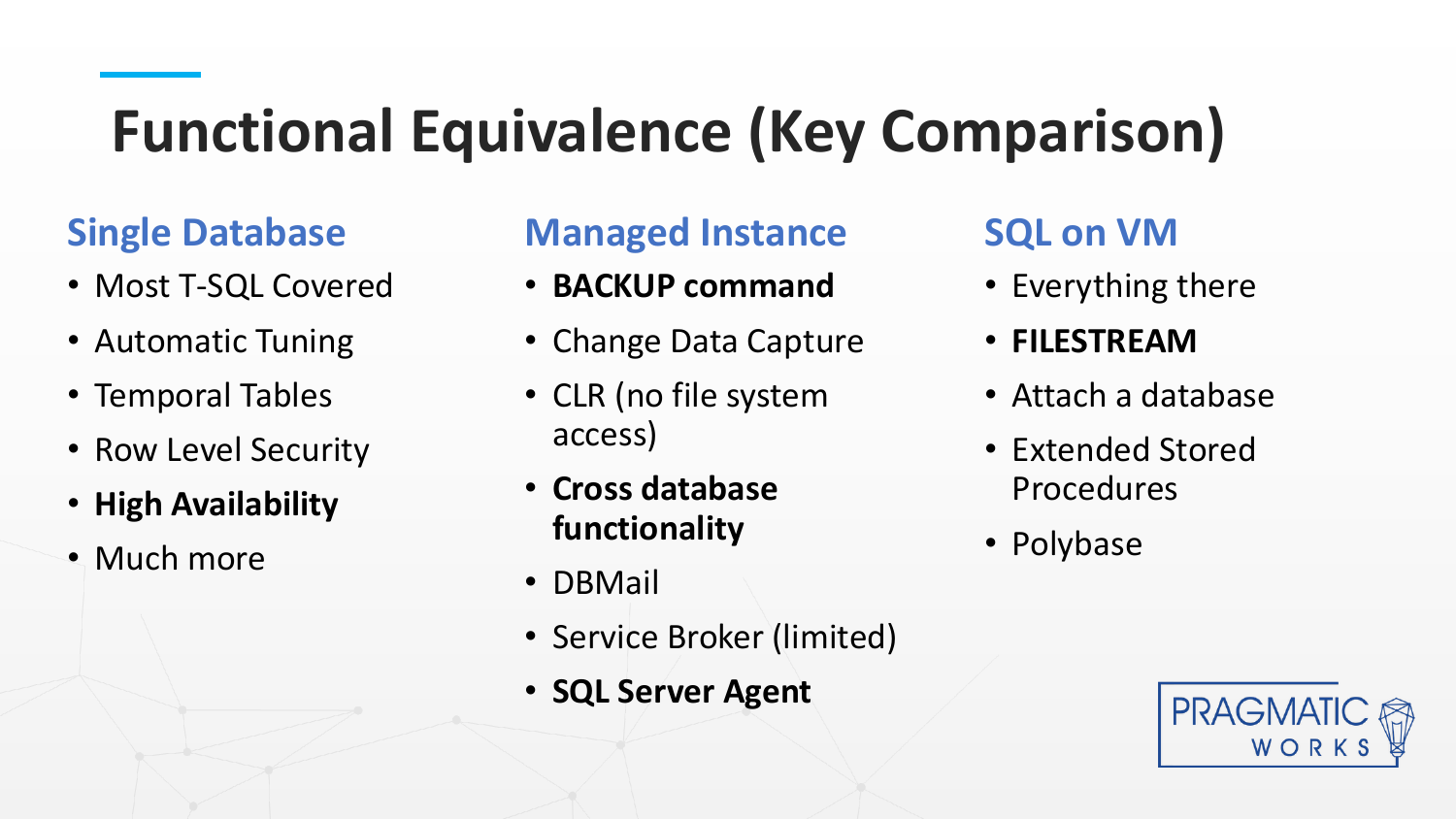## **Migration Options**

- Azure Data Migration Assistant Generates assessment
- Azure Data Migration Service Supports online and offline migrations
- Migrating to PaaS
- Managed Instance > Ea<br>
Backup & Restore
	- Backup & Restore
	- DMS
- a Single Databri • Single Database
	- DMS

| Source: docs.microsoft.com |  |
|----------------------------|--|

| $\geq$ | Easy migration: nearly 100% like SQL Server                                                                                                                          |                                                                                                                                                                  |                                                                                             |  |
|--------|----------------------------------------------------------------------------------------------------------------------------------------------------------------------|------------------------------------------------------------------------------------------------------------------------------------------------------------------|---------------------------------------------------------------------------------------------|--|
|        | Data migration<br>Native backup/restore<br>Configurable DB file layout<br>DMS (migrations at scale)<br>$\bullet$                                                     | Security<br>Integrated Auth (Azure<br>AD)<br>Encryption (TDE, AE)                                                                                                | · SQL Audit<br>• Row-Level Security<br>• Dynamic Data Masking                               |  |
|        | Programmability<br>Global temp tables<br>Cross-database queries<br>$\bullet$<br>and transactions<br>Linked servers<br>$\bullet$<br><b>CLR</b> modules<br>$\bullet$ . | Operational<br><b>DMVs &amp; XEvents</b><br><b>Q</b><br><b>Query Store</b><br>$\bullet$<br><b>SQL Agent</b><br>$\bullet$<br>DB Mail (external SMTP)<br>$\bullet$ | Scenario enablers<br>• Service Broker<br>Change Data Capture<br>• Transactional Replication |  |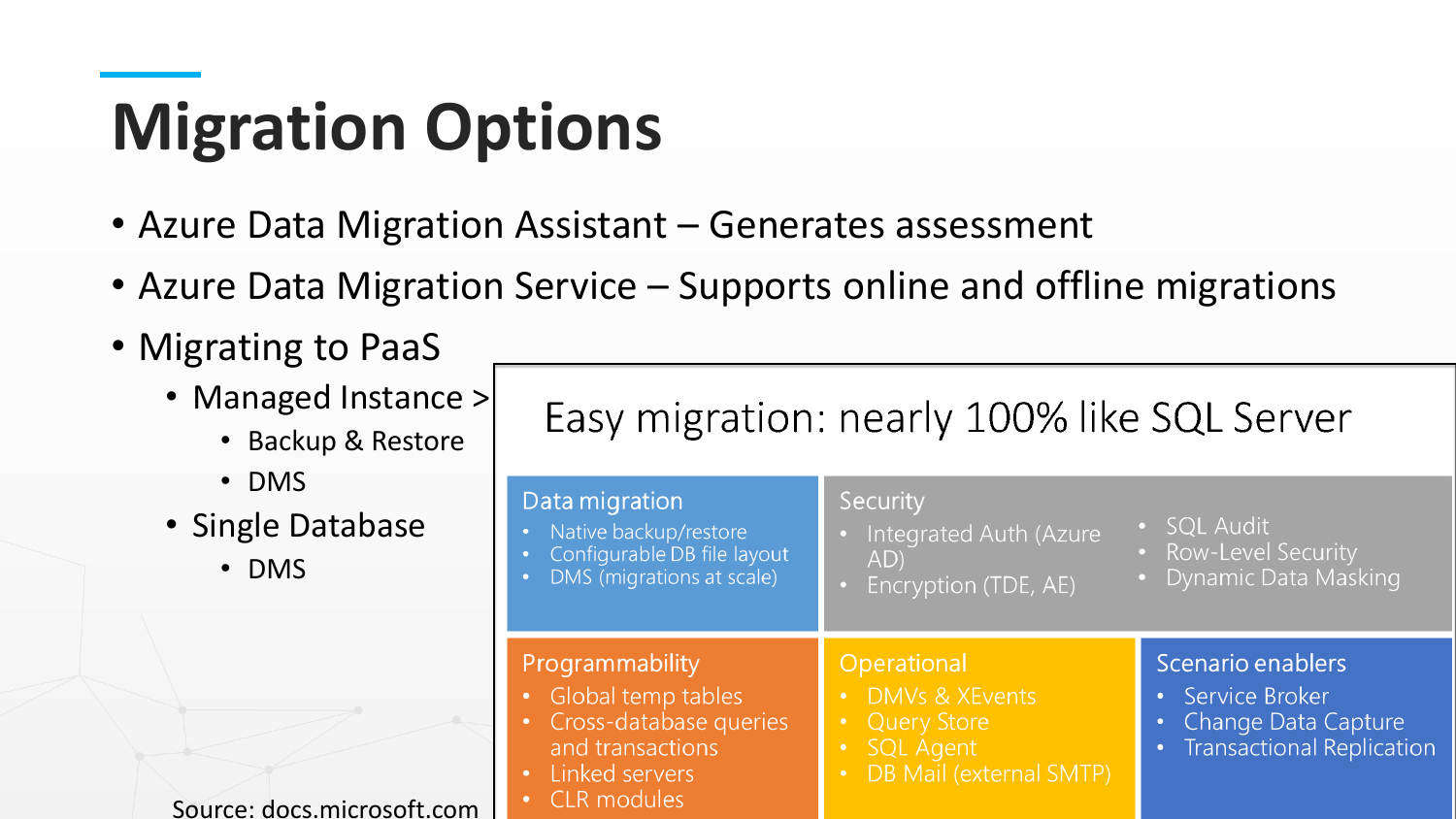# **Making a Choice**

|                                                                                               | <b>Single Database</b>                               | <b>Managed Instance</b>                                                                       | <b>Virtual Machine</b>                                     |
|-----------------------------------------------------------------------------------------------|------------------------------------------------------|-----------------------------------------------------------------------------------------------|------------------------------------------------------------|
| <b>Operational Ease</b>                                                                       | Easy                                                 | Moderate                                                                                      | On your own                                                |
| Security                                                                                      | <b>External Endpoint</b>                             | <b>VNET Secured</b>                                                                           | <b>Self Managed</b>                                        |
| Functionality                                                                                 | Most key functionality                               | High level of compatibility                                                                   | Same functionality                                         |
| Migration                                                                                     | More difficult; bacpac;<br>green field is easier     | Easy, backup/restore                                                                          | Easy, backup/restore,<br>detach/attach                     |
| Server                                                                                        | Completely managed,<br>single database<br>management | Completely managed,<br>multiple databases on<br>instance with cross<br>database functionality | Self managed, multiple<br>instances, multiple<br>databases |
| Price for 1 TB database<br>per month (West US); 8<br>core, general purpose,<br>backup storage | \$1819 (1 TB retention)                              | \$1702                                                                                        | \$5723 (two VMs with<br>Enterprise SQL Included)           |

WORK

*Estimates are just that, estimates. All can be reduced by bringing your own licenses and other options available from Microsoft. Your experience will be different.*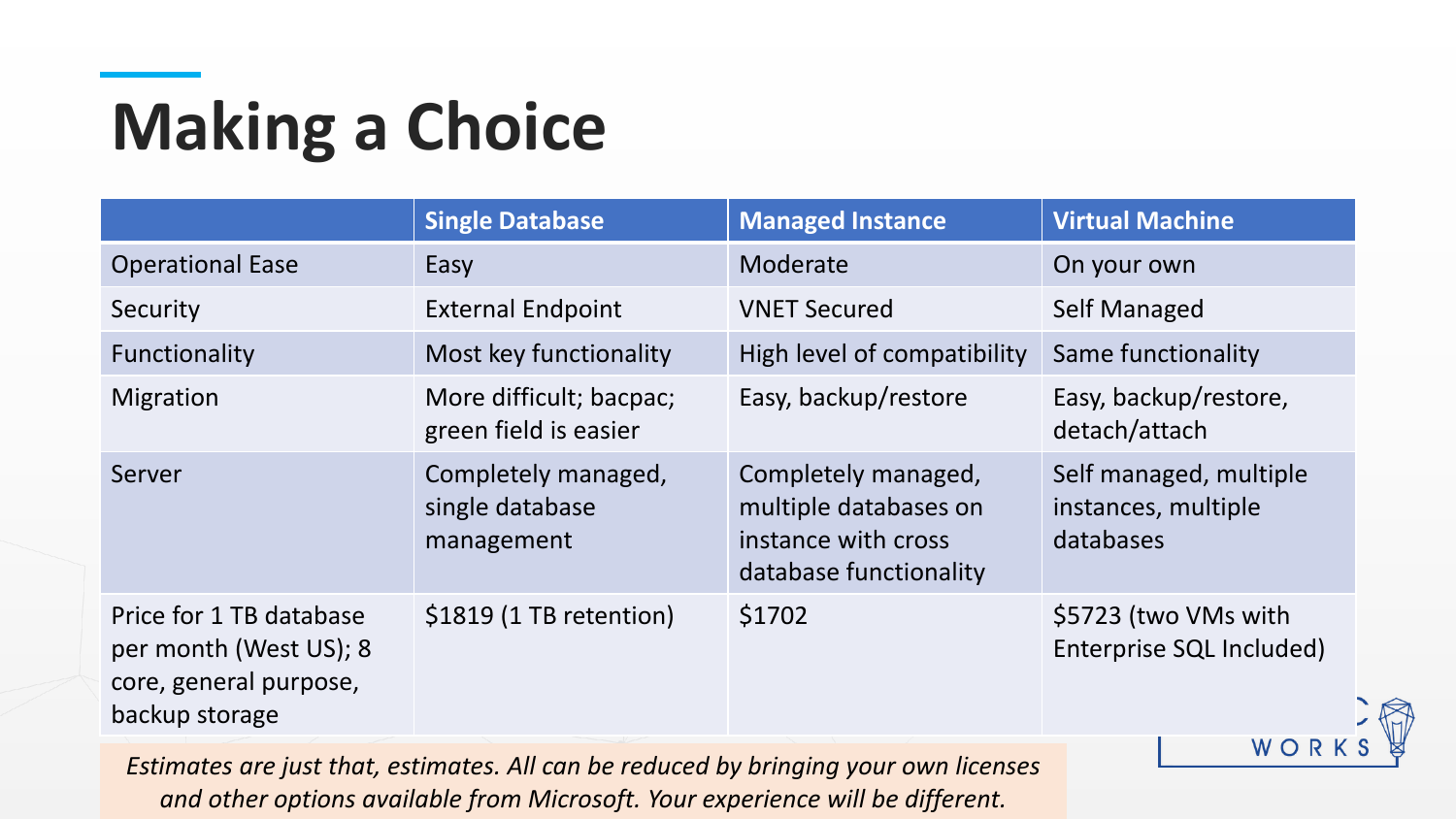# **Final thoughts**

complexity of managing it yourself. The overall best solution that we recommend is moving to SQL Server Database – Managed Instances. In most cases, it provides the best functional equivalence and operational ease for the price. It is more secure from the ground up than single databases without the

 $\Gamma$ Every customer should evaluate the best choice for their environment and requirements. Ask us! We are happy to help